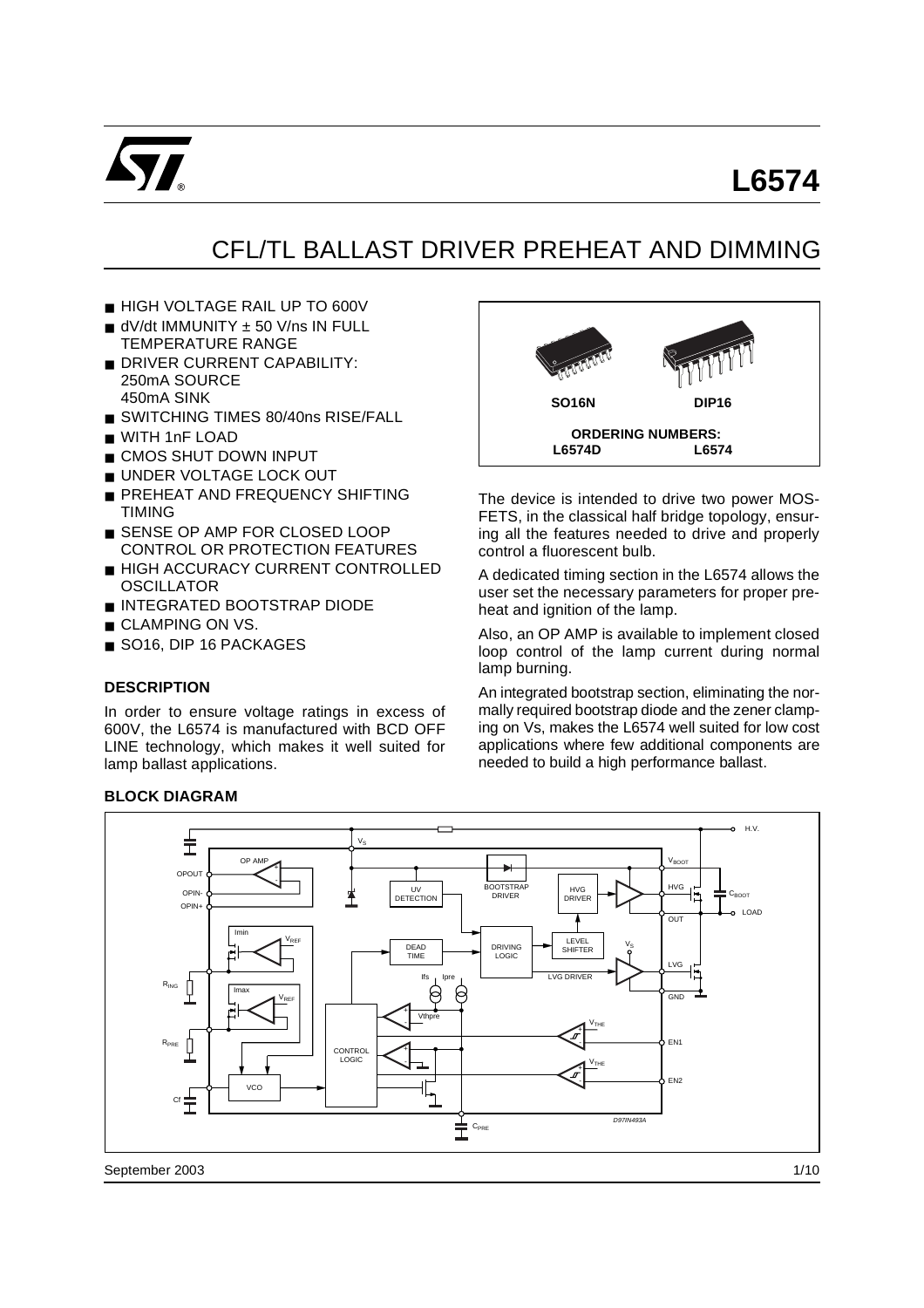## **L6574**

## **PIN CONNECTION** (top view)



#### **THERMAL DATA**

| <b>Symbol</b>       | <b>Parameter</b>                               | <b>DIP16</b> | <b>SO16N</b> | Unit |
|---------------------|------------------------------------------------|--------------|--------------|------|
| n<br>$R_{th}$ j-amb | Max.<br>Thermal Resistance Junction to ambient | 80           | 120          | °C/W |

#### **PIN DESCRIPTION**

| $N^{\circ}$    | <b>Pin</b>      | <b>Function</b>                                                                                                                                                                                                                                                                                                                                                                                                                                                                                                                                                                                                                                                                                                                         |
|----------------|-----------------|-----------------------------------------------------------------------------------------------------------------------------------------------------------------------------------------------------------------------------------------------------------------------------------------------------------------------------------------------------------------------------------------------------------------------------------------------------------------------------------------------------------------------------------------------------------------------------------------------------------------------------------------------------------------------------------------------------------------------------------------|
| 1              | <b>CPRE</b>     | Preheat Timing Capacitor. The capacitor C <sub>PRE</sub> sets the preheating and the frequency shift time,<br>according to the relations: $tpRE = KPRE \cdot CPRE$ and $tSH = KFS \cdot CPRE$ (typ. $KPRE = 1.5s/\mu F$ , $KFS =$<br>0.15s/µF). This feature is obtained by charging CPRE with two different currents. During tPRE<br>this current is independent of the external components, so CPRE is charged up to 3.5V (preheat<br>timing comparator threshold). During $t_{\rm SH}$ the current depends on R <sub>PRE</sub> value (i.e. on the differ-<br>ence between f <sub>PRE</sub> and f <sub>IGN</sub> ). In this way t <sub>SH</sub> is always set at 0.1t <sub>PRE</sub> . In steady state the voltage<br>at pin 1 is 5V. |
| 2              | RPRE            | Maximum Oscillation Frequency Setting. The resistance connected between this pin and ground<br>sets the fPRE value, fixing the difference between f <sub>PRE</sub> and f <sub>IGN</sub> (f <sub>PRE</sub> > f <sub>IGN</sub> ). At the end of the<br>Start-up procedure, the effect current drown from R <sub>PRE</sub> is over. The voltage at this pin is fixed at<br>$V_{REF} = 2V$ .                                                                                                                                                                                                                                                                                                                                                |
| 3              | <b>CF</b>       | Oscillator Frequency Setting. The capacitor $C_F$ , along with to $R_{PRE}$ and $R_{IGN}$ , sets f $P_{RE}$ and f <sub>ING</sub> .<br>In normal operation this pin shows a triangular wave.                                                                                                                                                                                                                                                                                                                                                                                                                                                                                                                                             |
| $\overline{4}$ | <b>RIGN</b>     | Minimum Oscillation Frequency Setting. The resistance connected between this pin and ground<br>sets the f <sub>IGN</sub> value. The voltage at this pin is fixed at $V_{REF}$ = 2V.                                                                                                                                                                                                                                                                                                                                                                                                                                                                                                                                                     |
| 5              | OPout           | Out of the operational amplifier. To implement a feedback control loop this pin can be connected<br>to the RIGN pin by means an appropriate circuitry.                                                                                                                                                                                                                                                                                                                                                                                                                                                                                                                                                                                  |
| 6              | OPin-           | Inverting Input of the operational amplifier.                                                                                                                                                                                                                                                                                                                                                                                                                                                                                                                                                                                                                                                                                           |
| $\overline{7}$ | OPin+           | Non Inverting Input of the operational amplifier.                                                                                                                                                                                                                                                                                                                                                                                                                                                                                                                                                                                                                                                                                       |
| 8              | EN <sub>1</sub> | Enable 1. This pin (active high), forces the device in a latched shutdown state (like in the under<br>voltage conditions). There are two ways to resume normal operation:<br>- the first is to reduce the supply voltage below the undervoltage threshold and then<br>increase it again until the valid supply is recognised.<br>- the second is activating EN2 input.<br>The enable 1 is especially designed for strong fault (e.g. in case of lamp disconnection).                                                                                                                                                                                                                                                                    |

 $\sqrt{11}$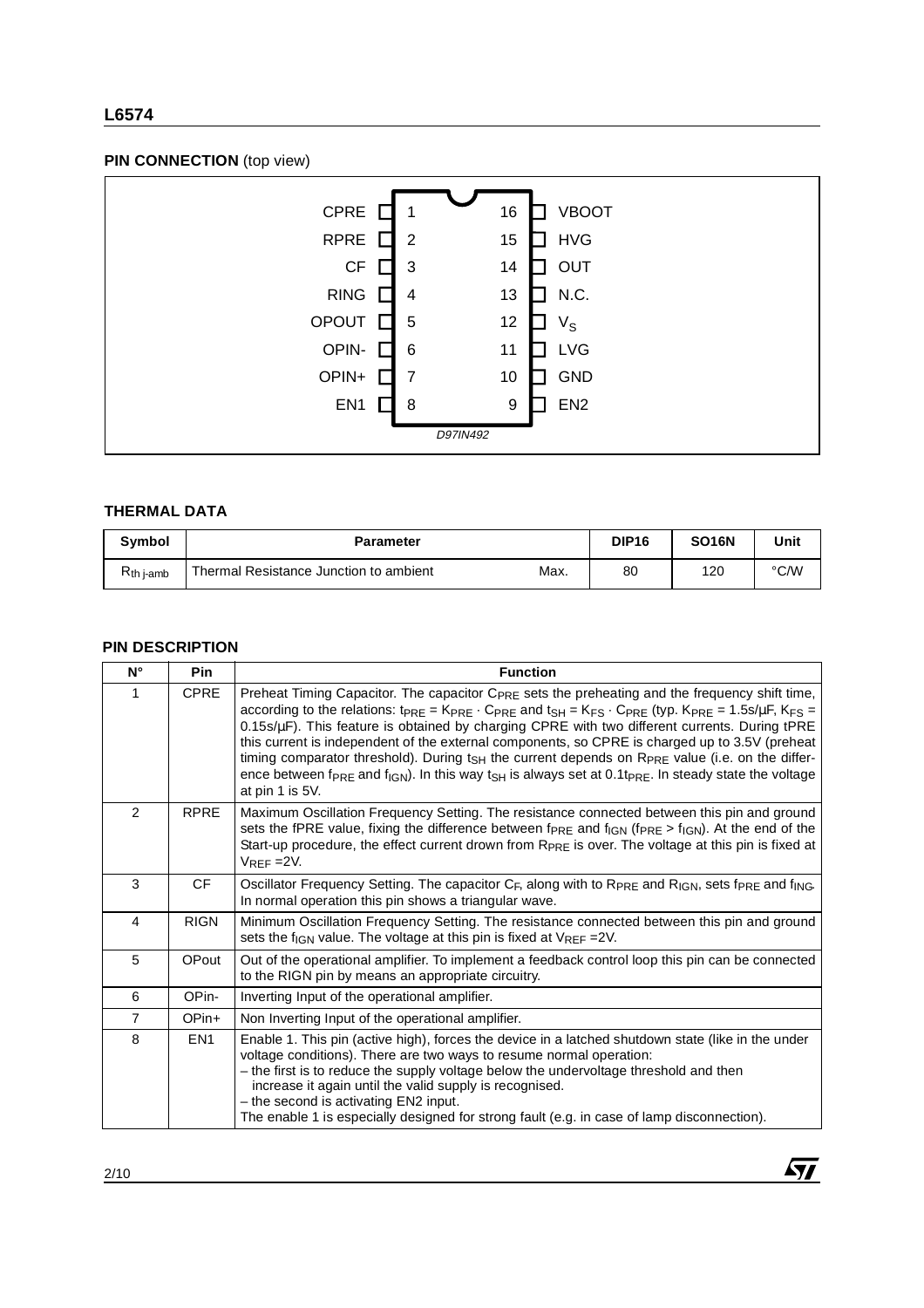## **PIN DESCRIPTION** (continued)

| N° | <b>Pin</b>      | <b>Function</b>                                                                                                                                                                                                                                                      |
|----|-----------------|----------------------------------------------------------------------------------------------------------------------------------------------------------------------------------------------------------------------------------------------------------------------|
| 9  | EN <sub>2</sub> | Enable 2. EN2 input (active high) restarts the start-up procedure (preheating and ignition<br>sequence). This features is useful if the lamp does not turn-on after the first ignition sequence.                                                                     |
| 10 | <b>GND</b>      | Ground.                                                                                                                                                                                                                                                              |
| 11 | LVG.            | Low Side Driver Output. This pin must be connected to the low side power MOSFET gate of the<br>half bridge. A resistor connected between this pin and the power MOS gate can be used to<br>reduce the peak current.                                                  |
| 12 | VS.             | Supply Voltage. This pin, connected to the supply filter capacitor, is internally clamped (15.6V<br>typical).                                                                                                                                                        |
| 13 | N.C.            | Non Connected. This pin set a distance between the pins related to the HV and those related to<br>the LV side.                                                                                                                                                       |
| 14 | <b>OUT</b>      | High Side Driver Floating Reference. This pin must be connected close to the source of the high<br>side power MOS or IGBT.                                                                                                                                           |
| 15 | HVG.            | High Side Driver Output. This pin must be connected to the high side power MOSFET gate of the<br>half bridge. A resistor connected between this pin and the power MOS gate can be used to<br>reduce the peak current.                                                |
| 16 | <b>VBOOT</b>    | Bootstrapped Supply Voltage. Between this pin and VS must be connected the bootstrap capac-<br>itor. A patented integrated circuitry replaces the external bootstrap diode, by means of a high<br>voltage DMOS, synchronously driven with the low side power MOSFET. |

#### **ABSOLUTE MAXIMUM RATINGS**

| Symbol                              | <b>Parameter</b>                                        | Value                | Unit         |
|-------------------------------------|---------------------------------------------------------|----------------------|--------------|
| ls.                                 | Supply Current (*)                                      | 25                   | mA           |
| <b>V<sub>LVG</sub></b>              | Low Side Output                                         | $-0.3$ to $Vs + 0.3$ | $\vee$       |
| VOUT                                | <b>High Side Reference</b>                              | -1 to VBOOT -18      | $\vee$       |
| <b>V<sub>HVG</sub></b>              | High Side Output                                        | -1 to VBOOT          | $\vee$       |
| V <sub>BOOT</sub>                   | <b>Floating Supply Voltage</b>                          | $-1$ to $618$        | $\vee$       |
| dV <sub>BOOT</sub> /dt              | $V_{\text{B}\Omega\Omega T}$ pin Slew rate (repetitive) | ±50                  | $V$ /ns      |
| dV <sub>OUT</sub> /dt               | OUT pin Slew Rate (repetitive)                          | ±50                  | $V$ /ns      |
| $V_{ir}$                            | Forced Input Voltage (pins Ring, Rpre)                  | $-0.3$ to 5          | $\vee$       |
| $V_{ic}$                            | Forced Input Voltage (pins Cpre, Cf)                    | $-0.3$ to 5          | $\vee$       |
| VEN <sub>1</sub> , VEN <sub>2</sub> | Enable Input Voltage                                    | $-0.3$ to 5          | V            |
| I <sub>EN1</sub> , I <sub>EN2</sub> | Enable Input Current                                    | $\pm 3$              | mA           |
| $V_{\text{opc}}$                    | Sense Op Amp Common Mode Range                          | $-0.3$ to 5          | $\vee$       |
| Vopd                                | Sense Op Amp Differential Mode Range                    | ±5                   | $\vee$       |
| $V_{\rm opo}$                       | Sense Op Amp Output Voltage (forced)                    | 4.6                  | $\vee$       |
| $T_{\text{stg}}$ , $T_{\text{j}}$   | Storage Temperature                                     | $-40$ to $+150$      | $^{\circ}$ C |
| $\mathsf{T}_{\mathsf{amb}}$         | <b>Ambient Temperature</b>                              | $-40$ to $+125$      | °C           |

( $*$ ) The device has an internal Clamping Zener between GND and the  $V_{CC}$  pin, it must not be supplied by a Low Impedance Voltage Source.

Note: ESD immunity for pins 14, 15 and 16 is guaranteed up to 900V (Human Body Model)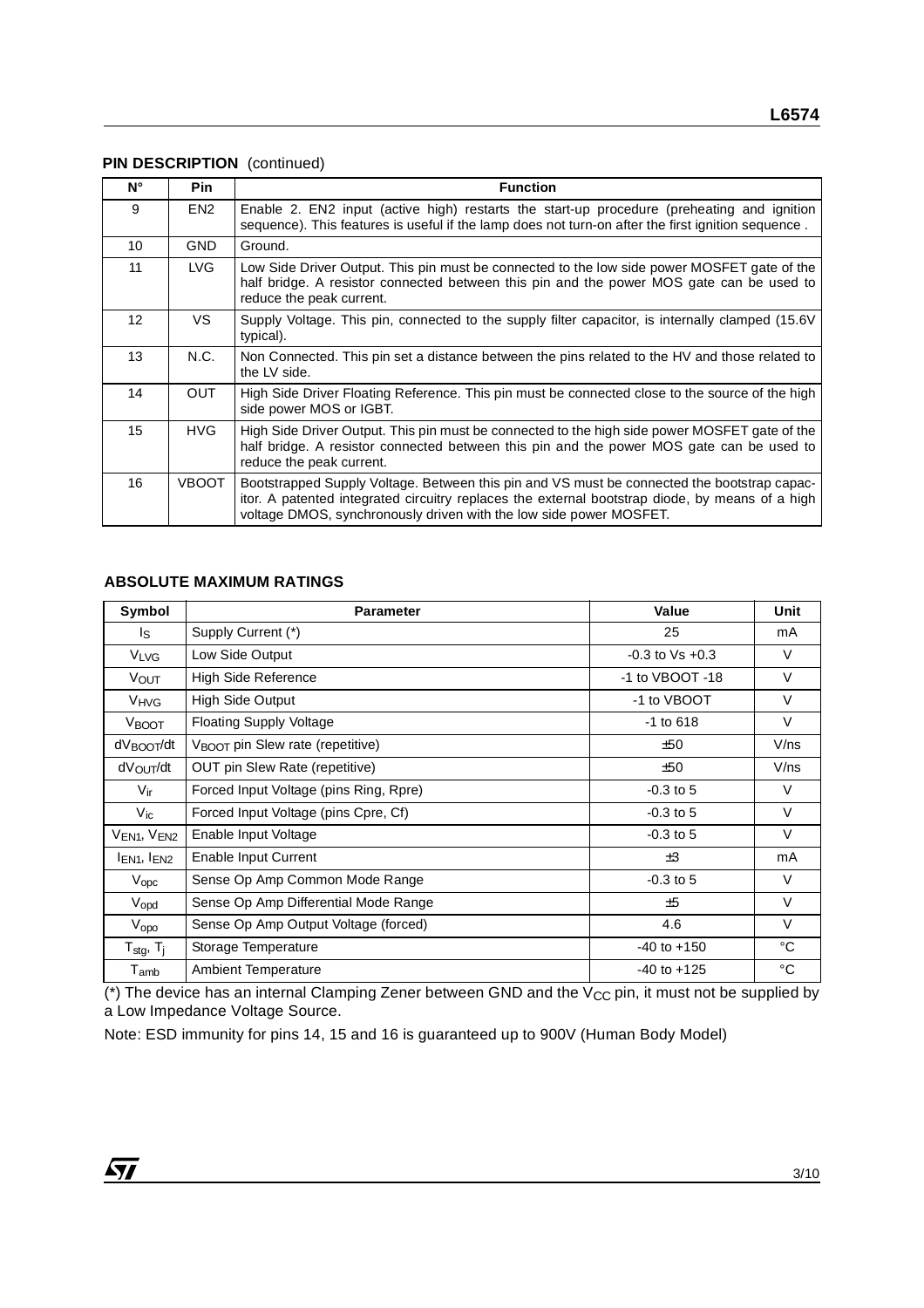## **RECOMMENDED OPERATING CONDITIONS**

| Symbol                  | <b>Parameter</b>               | Value                                    | Unit |
|-------------------------|--------------------------------|------------------------------------------|------|
| $V_{S}$                 | Supply Voltage                 | 10 to $V_{\text{Cl}}$                    |      |
| $V_{OUT}$ $(*)$         | High Side Reference            | -1 to V <sub>BOOT</sub> -V <sub>CL</sub> |      |
| $V_{\text{BOOT}}$ $(*)$ | <b>Floating Supply Voltage</b> | 500                                      |      |

(\*) If the condition Vboot - Vout < 18 is guaranteed, Vout can range from -3 to 580V.

## **ELECTRICAL CHARACTERISTCS**

( $V_S = 12V$ ;  $V_{\text{BOOT}}$  $V_{\text{OUT}} = 12V$ ;  $T_{\text{amb}} = 25^{\circ}\text{C}$ )

| Symbol                       | Pin       | <b>Parameter</b>                                         | <b>Test Condition</b>                                             | Min.      | Typ.           | Max. | Unit   |
|------------------------------|-----------|----------------------------------------------------------|-------------------------------------------------------------------|-----------|----------------|------|--------|
| <b>Supply Voltage</b>        |           |                                                          |                                                                   |           |                |      |        |
| V <sub>suvp</sub>            | 12        | V <sub>s</sub> Turn On Threshold                         |                                                                   | 9.5       | 10.2           | 10.9 | V      |
| V <sub>suvn</sub>            |           | V <sub>s</sub> Turn Off Threshold                        |                                                                   | 7.3       | 8              | 8.7  | V      |
| V <sub>suvh</sub>            |           | Supply Voltage Under Voltage<br><b>Hysteresys</b>        |                                                                   |           | 2.2            |      | V      |
| $V_{\text{cl}}$              |           | Supply Voltage Clamping                                  |                                                                   | 14.6      | 15.6           | 16.6 | $\vee$ |
| $I_{\text{su}}$              |           | Start Up Current                                         | $V_S < V_{\text{surv}}$                                           |           |                | 250  | μA     |
| $I_q$                        |           | Quiescent Current, fout = 60kHz,<br>no load.             | $V_S > V_{SUDV}$                                                  |           | $\overline{2}$ |      | mA     |
| <b>High voltage Section</b>  |           |                                                          |                                                                   |           |                |      |        |
| <b>I</b> bootleak            | 16        | BOOT pin leakage current                                 | $V_{\text{BOOT}} = 580V$                                          |           |                | 5    | μA     |
| loutleak                     | 14        | OUT pin Leakage Current                                  | $V_{OUT} = 562V$                                                  |           |                | 5    | μA     |
| <b>High/Low Side Drivers</b> |           |                                                          |                                                                   |           |                |      |        |
| <b>I</b> hvgso               | 15        | High Side Driver Source Current                          | $V_{HVG}$ - $V_{OUT} = 0$                                         | 170       | 250            |      | mA     |
| <b>I</b> hvgsi               | 15        | High Side Driver Sink Current                            | $V_{HVG}$ - $V_{BOOT}$ = 0                                        | 300       | 450            |      | mA     |
| <b>I</b> hvgso               | 11        | Low Side Drive Source Current                            | $VLVG-GND = 0$                                                    | 170       | 250            |      | mA     |
| l <sub>lvgsi</sub>           | 11        | Low Side Drive Source Current                            | $V_{LVG}$ - $V_S = 0$                                             | 300       | 450            |      | mA     |
| t <sub>rise</sub>            | 15.<br>11 | Low/High Side Output Rise Time                           | $Cload = 1nF$                                                     |           | 80             | 120  | ns     |
| t <sub>fall</sub>            |           | Low/High Side Output Fall Time                           | $Cload = 1nF$                                                     |           | 50             | 80   | ns     |
| <b>Oscillator</b>            |           |                                                          |                                                                   |           |                |      |        |
| Dc                           | 14        | Output Duty Cycle                                        |                                                                   | 48        | 50             | 52   | %      |
| $f_{ing}$                    | 14        | Minimum Output Oscillation<br>Frequency                  | $C_F = 470pF;$<br>$R_{ing} = 50k\Omega$                           | 58.2      | 60             | 61.8 | kHz    |
| f <sub>pre</sub>             | 14        | Maximum Output Oscillation<br>Frequency                  | $C_F = 470pF;$<br>$R_{inq} = 50k\Omega;$<br>$R_{pre} = 47k\Omega$ | 114       | 120            | 126  | kHz    |
| $V_{ref}$                    | 2,4       | Voltage to current converters<br>threshold               |                                                                   | 1.9       | $\overline{c}$ | 2.1  | V      |
| <b>I</b> <sub>vref</sub>     | 2,4       | <b>Reference Current</b>                                 |                                                                   | $\pmb{0}$ |                | 120  | μA     |
| $t_d$                        | 14        | Dead Time between Low and<br><b>High Side Conduction</b> |                                                                   | 0.8       | 1.25           | 1.7  | μs     |

 $\sqrt{27}$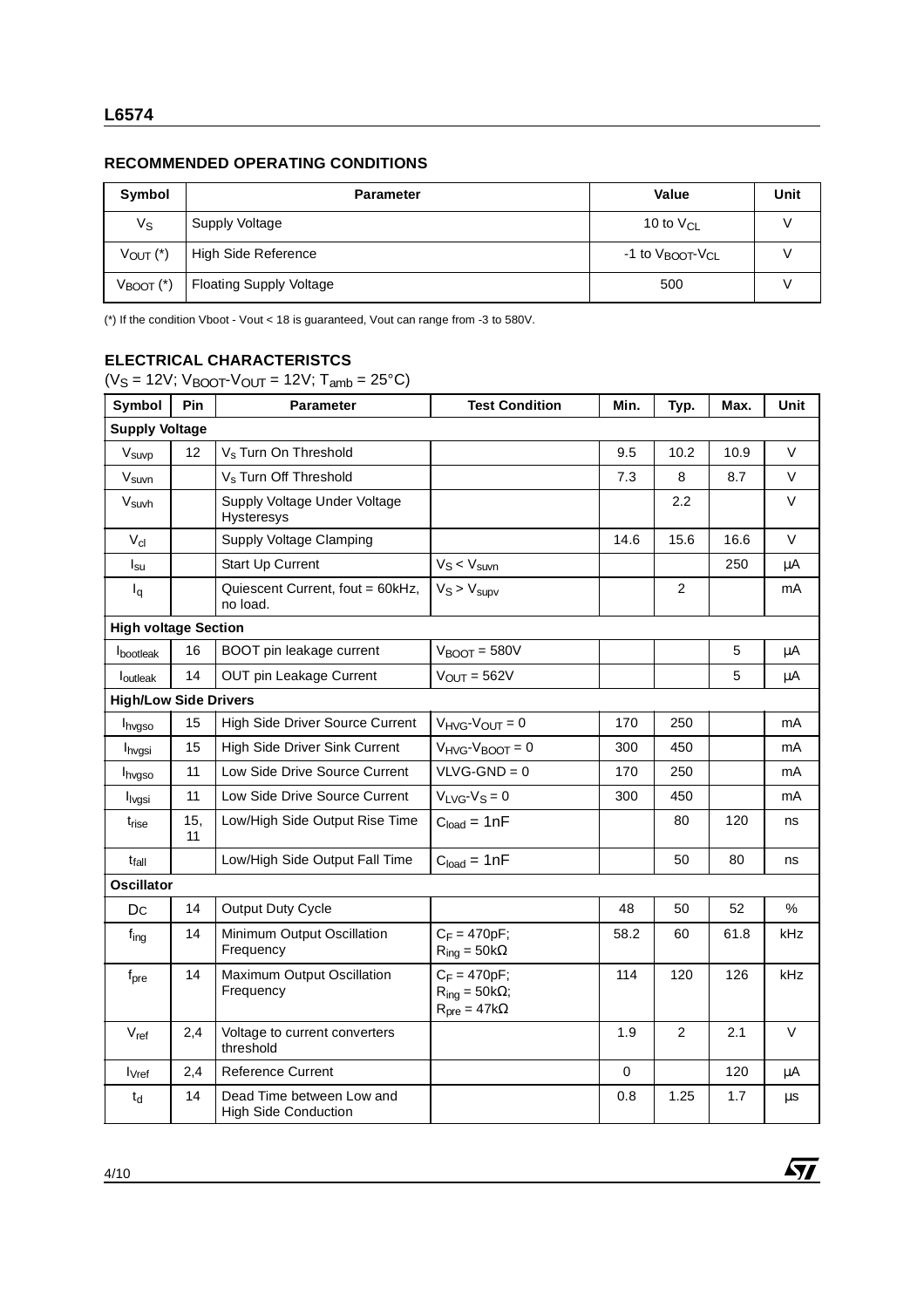## **ELECTRICAL CHARACTERISTCS** (continued)

 $(V_S = 12V; V_{B O O T} - V_{O UT} = 12V; T_{amb} = 25°C)$ 

| Symbol                | Pin | <b>Test Condition</b><br><b>Parameter</b> |                         | Min.   | Typ. | Max.  | Unit       |
|-----------------------|-----|-------------------------------------------|-------------------------|--------|------|-------|------------|
| <b>Timing Section</b> |     |                                           |                         |        |      |       |            |
| $k_{pre}$             | 1   | Pre Heat Timing constant                  | $Cpre = 330nF$          | 1.15   | 1.5  | 1.85  | $s/\mu F$  |
| $k_{fs}$              |     | <b>Frequency Shift Timing Constant</b>    | $Cpre = 330nF$          | 0.115  | 0.15 | 0.185 | $s/\mu F$  |
| V <sub>thpre</sub>    |     | Pre Heat Timing Comparator<br>Threshold   |                         | 3.3    | 3.5  | 3.7   | $\vee$     |
| <b>Sense OP AMP</b>   |     |                                           |                         |        |      |       |            |
| lib                   | 6,7 | Input Bias current                        |                         |        |      | 0.1   | μA         |
| $V_{i0}$              |     | Input Offset Voltage                      |                         | $-10$  |      | 10    | mV         |
| $R_{out}$             | 5   | <b>Ouput Resistance</b>                   |                         | 200    |      | 300   | Ω          |
| $I_{\text{out}} +$    |     | <b>Sink Output Current</b>                | $V_{\text{out}} = 0.2V$ | 0.5    |      |       | mA         |
| $I_{\text{out}}$ -    |     | Source Output Current                     | $V_{\text{out}} = 4.5V$ | 0.5    |      |       | mA         |
| $V_{\text{ic}}$       | 6,7 | Common Mode Input Range                   |                         | $-0.2$ |      | 3     | $\vee$     |
| <b>GBW</b>            |     | Sense Op Amp Gain Band Width<br>Product   |                         |        | 1    |       | <b>MHz</b> |
| Gdc                   |     | DC Open Loop Gain                         |                         |        | 80   |       | dB         |
| <b>Comparators</b>    |     |                                           |                         |        |      |       |            |
| $V_{the}$             | 8,9 | <b>Enabling Comparators Threshold</b>     |                         | 0.56   | 0.6  | 0.64  | V          |
| $V_{hy}e$             |     | <b>Enabling Comparators Hysteresis</b>    |                         | 20     |      | 100   | mV         |
| t <sub>pulse</sub>    |     | Minimum Pulse lenght                      |                         |        | 200  |       | ns         |

#### **High/Low Side Driving Section:**

High and low side driving sections provide the proper drive to the external power MOSFET. A high sink/ source driving current (450/250 mA typical) ensures fast switching times when a size 4 external power MOSFET needs to be driven.

#### **Bootstrap Section:**

A patented integrated bootstrap section replaces an external bootstrap diode. This section together with a bootstrap capacitor provides the bootstrap voltage to drive the high side power MOSFET. This function is achieved using a high voltage DMOS driver which is driven synchronously with the low side external power MOSFET.

For a safe operation, current flow into the Vboot pin is inhibited, even though ZVS operation may not be ensured.

#### **Timing Section:**

To set the proper preheat time (tpre=kpre\*Cpre) for the bulb, a capacitor is connected to the Cpre pin which is charged with a fixed current. During tpre, the output is switching at fpre (see Oscillator Section). When the tpre expires, the Cpre capacitor is discharged and then recharged with a different current. This sets a second time interval tsh (0.1 times the selected preheat time tpre) during which frequency shifting from fpre to fing is performed to ensure lamp ignition.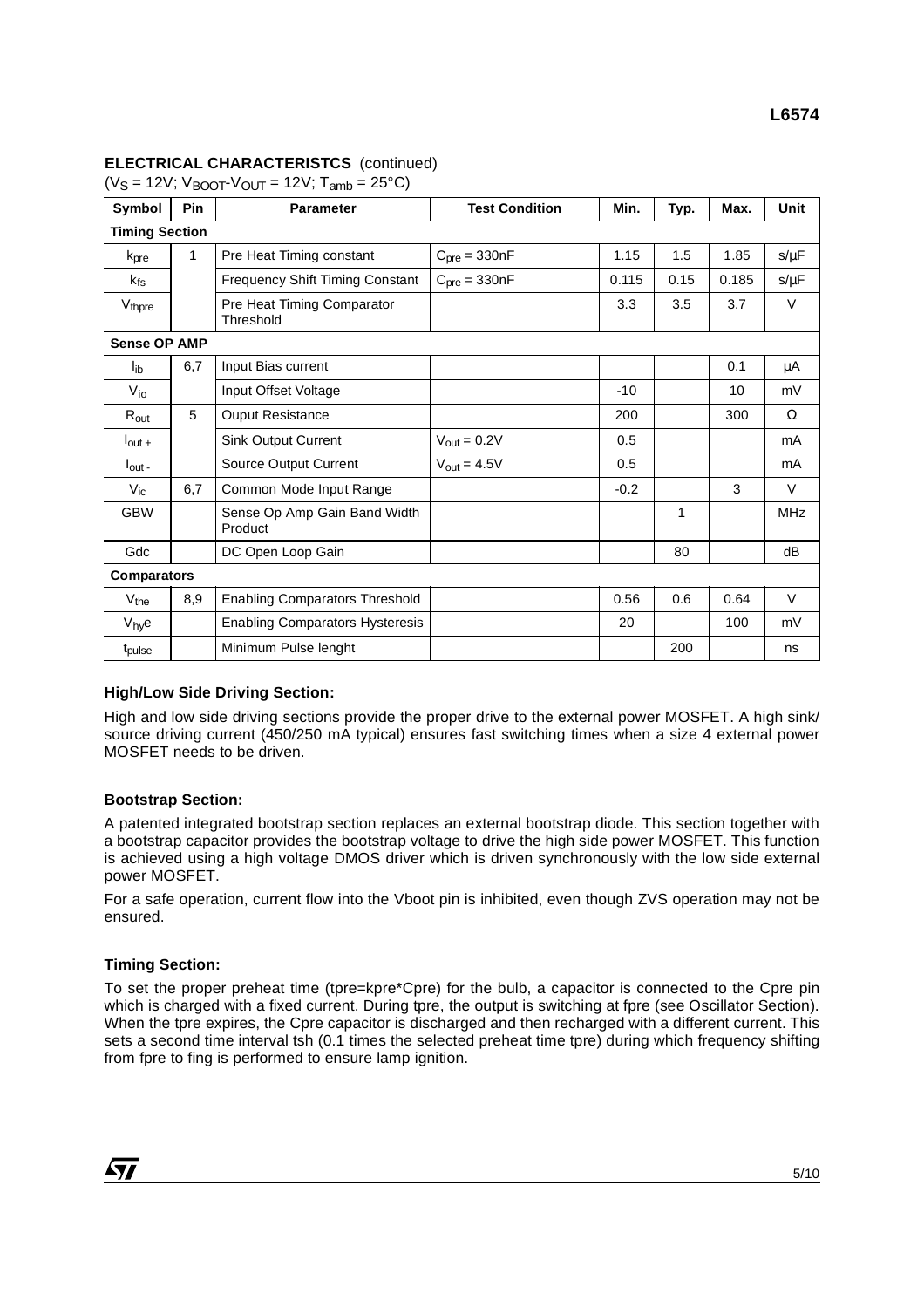#### **Oscillator Section:**

A voltage controlled oscillator, with the selected frequencies fpre and fing, drives the output half bridge. Independently selected, fpre is effective during tpre and fing is effective during normal lamp burning. When working open loop, fpre and fing are the highest and lowest allowed oscillation frequencies.

Closed loop control of the lamp current under normal operation can be achieved with the L6574. This is accomplished by automatic adjustment of the oscillator frequency. The OP AMP output is fed through a resistor diode network to the Ring pin. See AN 993.

#### **OP AMP Section:**

The integrated OP AMP offers low output impedance, wide bandwidth, high input impedance and wide common mode range. It can be readily used to implement closed loop control (see Oscillator Section) of the lamp current.

## **EN1, EN2 Comparators:**

Two CMOS comparators, with thresholds set at 0.6 V (typical) are available to implement protection methods (such as overvoltage, lamp removal, etc.). Short pulses (>200nsec) at the comparator inputs are recognized.

The EN1 input (active high) forces the L6574 in the shut down state (e.g. LVG low, HVG low, oscillator stopped) in the event of an undervoltage condition. Normal operating condition is resumed after a poweroff power-on sequence or when EN2 input is high.

The EN2 input (active high) also restarts a preheat sequence (see timing diagrams).

## **TIMING DIAGRAMS**



57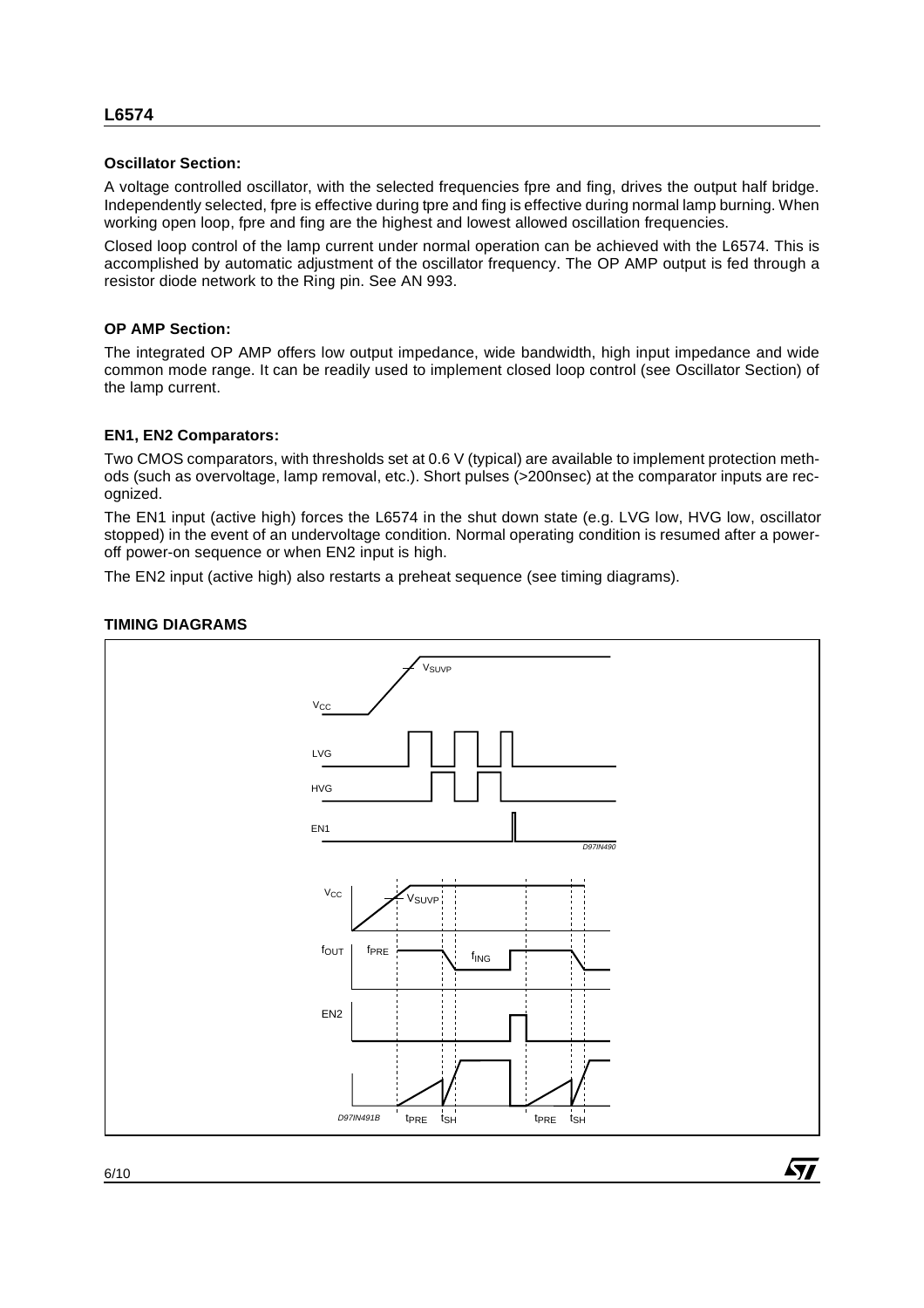**Figure 1. f**ING **vs. R**ING**.**











**Figure 4.** ∆**f vs. R**PRE**, with R**ING **= 100k**Ω



Figure 5.  $f_{\text{ING}}$  vs. temperature.



Figure 6. f<sub>PRE</sub> vs. temperature.

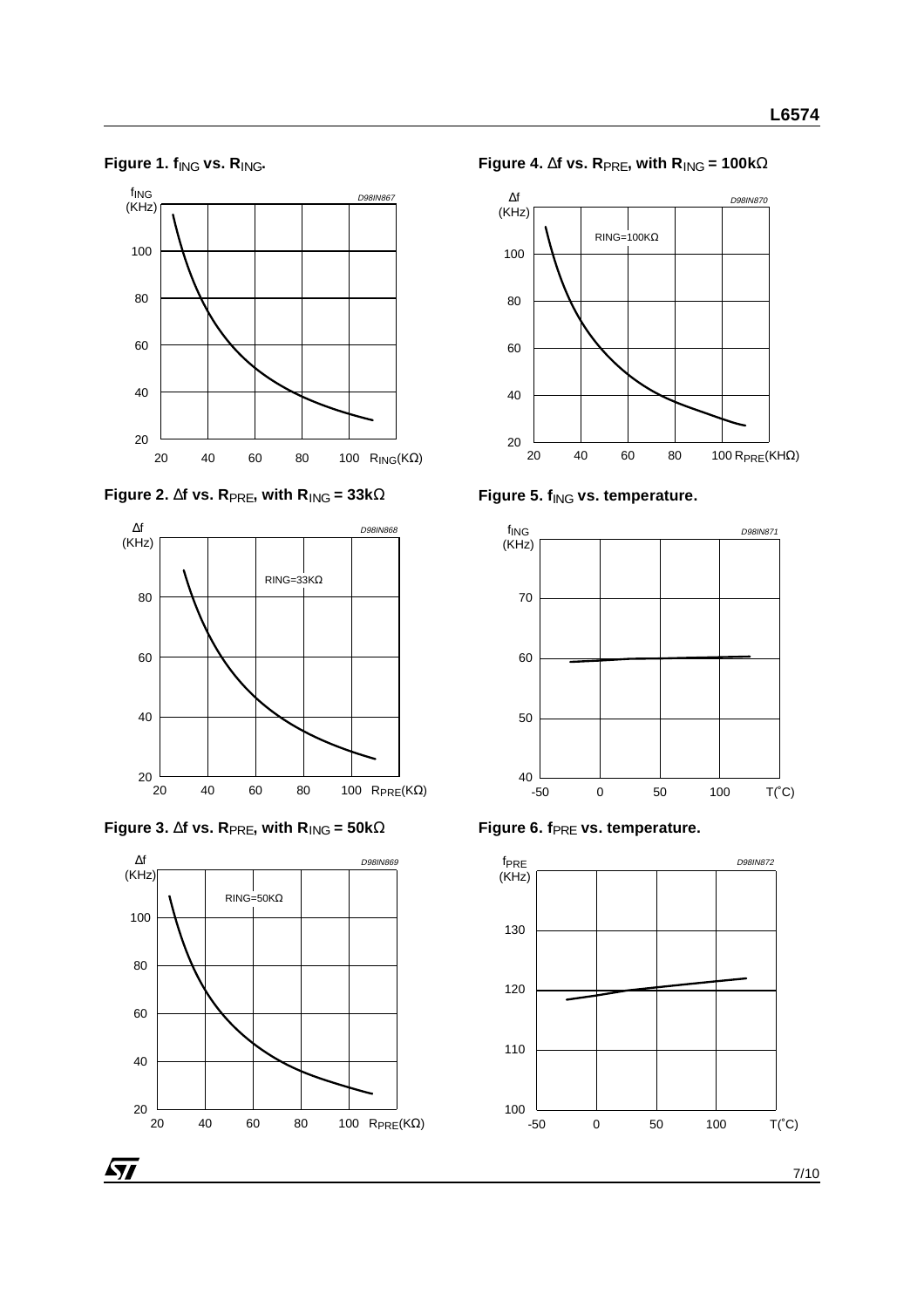| DIM.           |             | mm   |      |            | inch  |       |
|----------------|-------------|------|------|------------|-------|-------|
|                | MIN.        | TYP. | MAX. | MIN.       | TYP.  | MAX.  |
| A              |             |      | 1.75 |            |       | 0.069 |
| a1             | 0.1         |      | 0.25 | 0.004      |       | 0.009 |
| a <sub>2</sub> |             |      | 1.6  |            |       | 0.063 |
| b              | 0.35        |      | 0.46 | 0.014      |       | 0.018 |
| b1             | 0.19        |      | 0.25 | 0.007      |       | 0.010 |
| C              |             | 0.5  |      |            | 0.020 |       |
| c <sub>1</sub> |             |      |      | 45° (typ.) |       |       |
| D(1)           | 9.8         |      | 10   | 0.386      |       | 0.394 |
| Е              | 5.8         |      | 6.2  | 0.228      |       | 0.244 |
| е              |             | 1.27 |      |            | 0.050 |       |
| e3             |             | 8.89 |      |            | 0.350 |       |
| F(1)           | 3.8         |      | 4    | 0.150      |       | 0.157 |
| G              | 4.6         |      | 5.3  | 0.181      |       | 0.209 |
| L              | 0.4         |      | 1.27 | 0.016      |       | 0.050 |
| M              |             |      | 0.62 |            |       | 0.024 |
| S              | $8°$ (max.) |      |      |            |       |       |



(1) D and F do not include mold flash or protrusions. Mold flash or potrusions shall not exceed 0.15mm (.006inch).

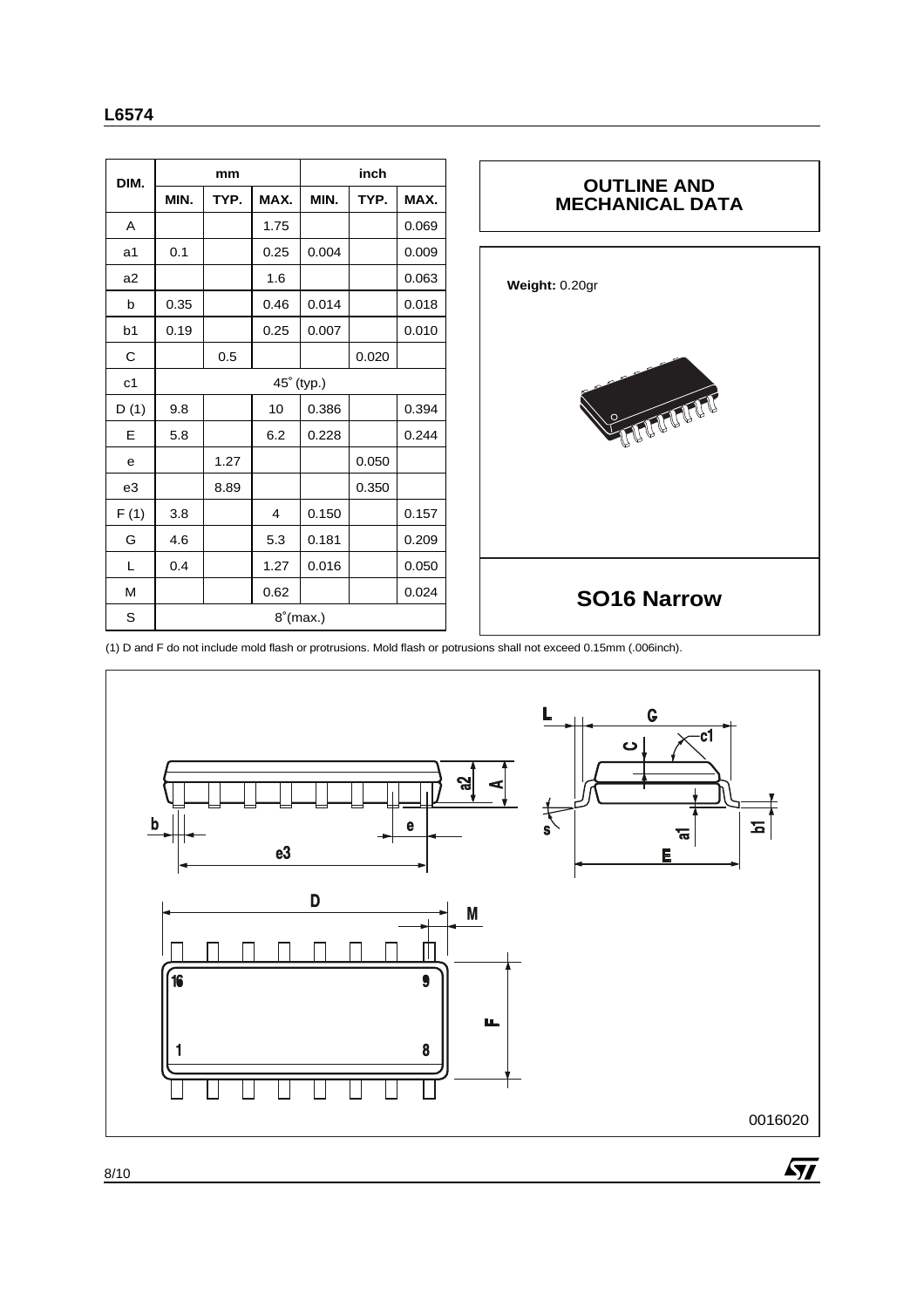| DIM.           | mm   |       |      | inch  |       |       |  |
|----------------|------|-------|------|-------|-------|-------|--|
|                | MIN. | TYP.  | MAX. | MIN.  | TYP.  | MAX.  |  |
| a <sub>1</sub> | 0.51 |       |      | 0.020 |       |       |  |
| B              | 0.77 |       | 1.65 | 0.030 |       | 0.065 |  |
| b              |      | 0.5   |      |       | 0.020 |       |  |
| b <sub>1</sub> |      | 0.25  |      |       | 0.010 |       |  |
| D              |      |       | 20   |       |       | 0.787 |  |
| Е              |      | 8.5   |      |       | 0.335 |       |  |
| e              |      | 2.54  |      |       | 0.100 |       |  |
| e3             |      | 17.78 |      |       | 0.700 |       |  |
| F              |      |       | 7.1  |       |       | 0.280 |  |
| T              |      |       | 5.1  |       |       | 0.201 |  |
| L              |      | 3.3   |      |       | 0.130 |       |  |
| Z              |      |       | 1.27 |       |       | 0.050 |  |